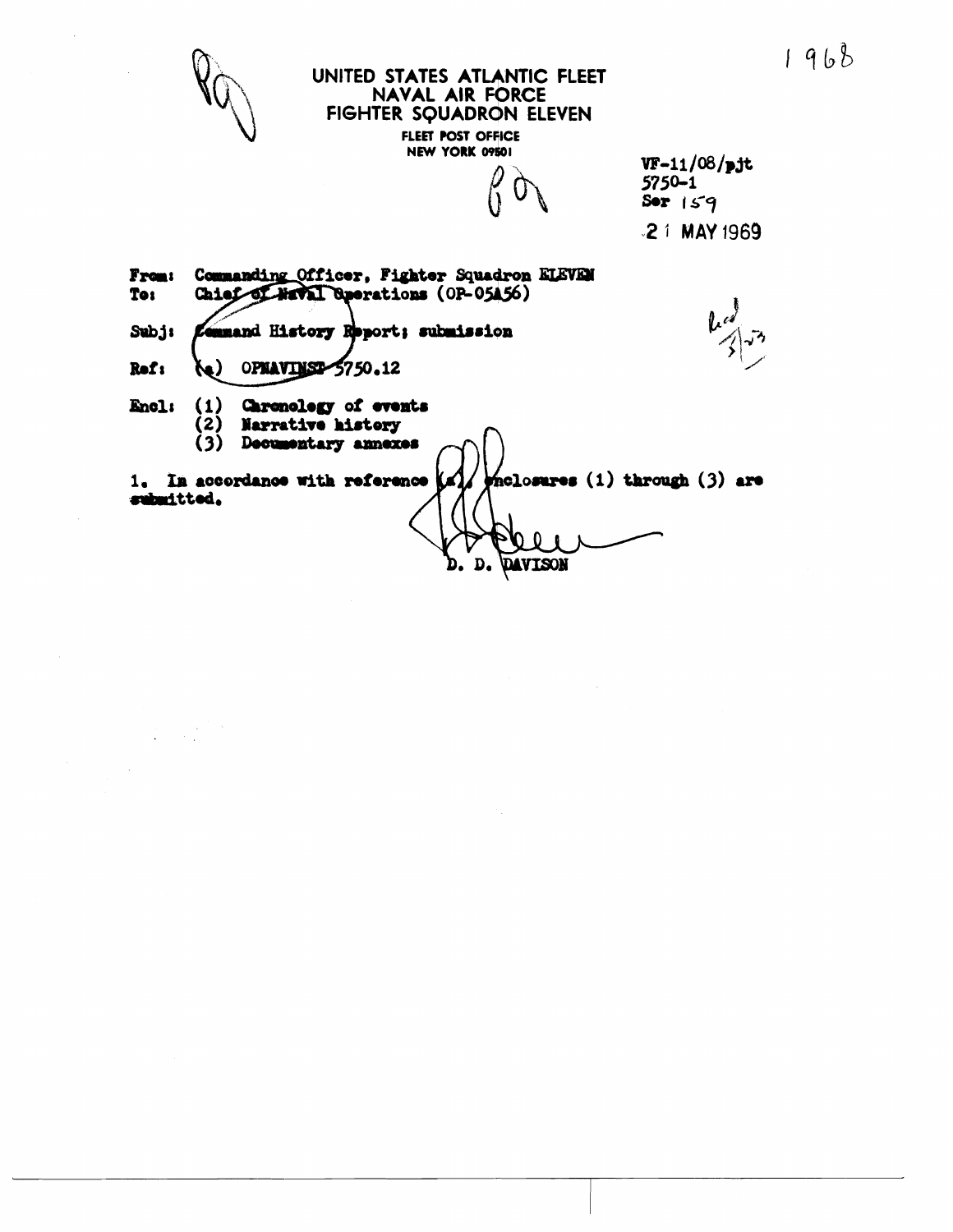1. Chronology of events

1 JAN 68 to 10 JAN 68: Based ashore at NAS Oceana, conducting normal training operations.

11 JAN 68 to 26 JAN 68: Squadron deployed to NAAS FALLON. Nevada for conventional weapons training.

27 JAN 68 to 12 FEB 68: Returning to NAS Oceana, the squadron continued a normal training eycle and began "bouncing" at Fentress Field in preparation for carrier qualifications.

13 FEB 68 to 16 FEB 68: Squadron embarked in USS INDEPENDENCE (CVA-62) for carrier qualifications.

17 FEB 68 to 18 MAR 68: Deployed to NAS Key West, the squadron steed continuous ready alert on "hot pad" duty.

19 MAR 68 to 22 APR 68: Returning once again to Oceana, the squadron resumed its arduous training cycle, and began a heavy "bounce" schedule in preparation for a shakedown cruise.

22 APR 68 Le 20 MAY 68: On board USS FORRESTAL (CVA-59), the squadron participated in exercises under the supervision of the Fleet Training Group.

20 MAY 68 to 11 JUN 68: After completing a successful cruise to GITMO, the Red Rippers returned to Oceana for routine training.

11 JUN 68 to 26 JUN 68: Back aboard USS FORRESTAL (CVA-59), the Red Rippers, along with Air Wing SEVENTEEN, cruised south of Jacksonville. Fla. Unable to complete the scheduled Operational Readiness Inspection due to turbine malfunctions aboard the ship, the cruise was shortened 10 days.

26 JUN 68 to 19 JUL 68: Once again returning to Oceana, the Red Rippers began final preparations for the cruise to the Mediterranean Sea with the U. S. Sixth Fleet. Again "bouncing" at Fentress Field was heavily scheduled.

19 JUL 68 to 26 JUL 68: Boarded USS FORRESTAL (CVA-59) the 19th and departed CONUS the 22nd, arriving in the MED on the 26th.

26 JUL 68 to 9 AUG 68: Operations in Tyrrhenian Sea.

9 AUG 68 to 16 AUG 68: Aboard USS FORRESTAL (CVA-59) the squadron visited Marseilles, France where the change of command occured. CDR D. D. DAVISON relieved CDR J. S. CLARE.

 $\mathbb{R}$ nclosure  $(1)$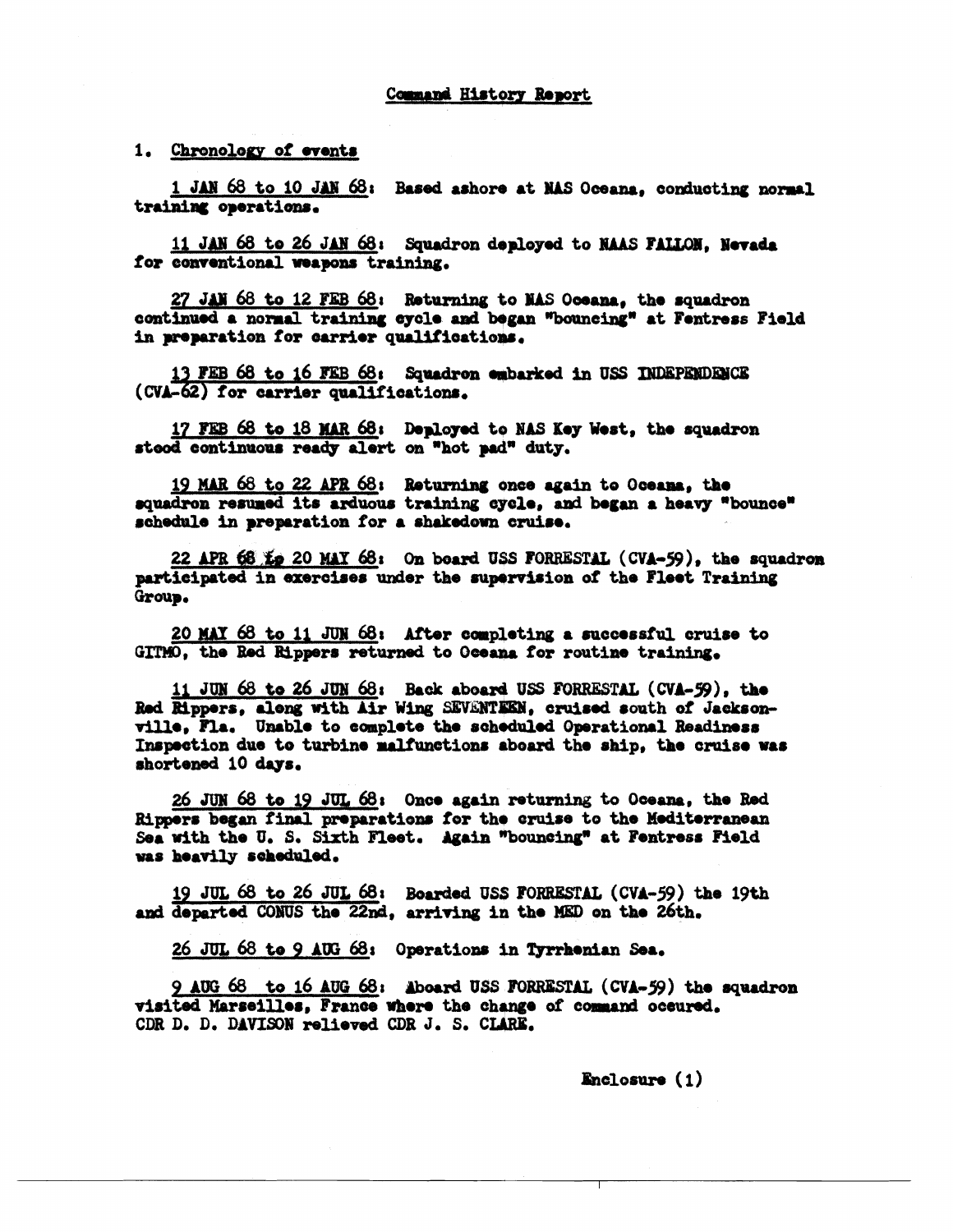16 AUG 68 to 26 AUG 68: Operations in the Western MED.

27 AUG 68 to 3 SEP 68: Aboard USS FORRESTAL (CVA-59), the squadron visited Athens, Greece.

3 SEP 68 to 14 SEP 68: Operations in the Aegean and Ionian Seas.

15 SEP 68 to 22 SEP 68: Aboard USS FORRESTAL (CVA-59), the squadron visited Valetta, Malta.

22 SEP 68 to 28 SEP 68: The squadron participated in a large anti-air warfare exercise.

1 OCT 68 to 8 OCT 68: During an anchorage at Argostoli, Greece the squadron participated in a Fleet Commanders Conference.

9 OCT 68 to 15 OCT 68: Aboard USS FORRESTAL (CVA-59), the Red Rippers visited Tarranto, Italy.

16 OCT 68 to 4 NOV 68: Continuing operations aboard FORRESTAL with the Sixth Fleet, the squadron continued routine peacetime operations. During the month of October the aircrews set a squadron record of flight hours (536.4) in the McDonnell-Douglas F4B Phantom II.

5 NOV 68 to 10 NOV 68: The squadron visited Thessaloniki, Greece.

11 NOV 68 to 24 NOV 68: Continued normal operations aboard CVA-59 as USS FORRESTAL steamed toward the Western MED.

25 NOV 68 to 1 DEC 68: The squadron visited Palma de Majorica.

2 DEC 68 to 6 DEC 68: Peacetime operations in the Tyrrhenian Sea.

7 DEC 68 to 16 DEC 68: The squadron visited Genoa, Italy and sent a detachment of three aircrews and two aircraft to Wheelus Air Force Base in Libya.

16 DEC 68 to 22 DEC 68: Operations were carried on jointly with the Fremsh Navy.

23 DEC 68 to 3 JAN 69: The USS FORRESTAL (CVA-59) pulled into Golfe Juan, France for a Christmas visit.

Enclosure (1)

 $\mathbf{z}$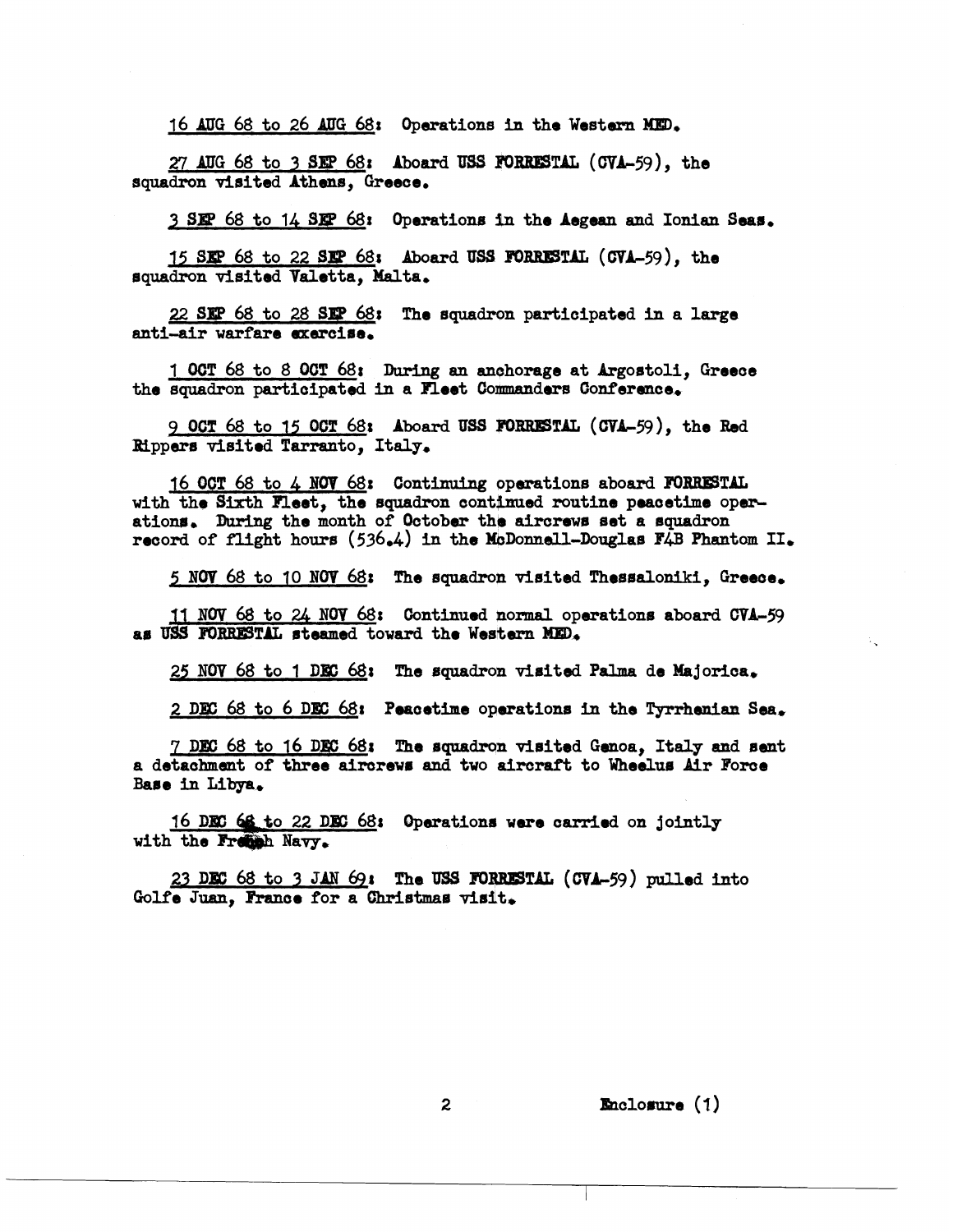### Command History Report

### 2. Basic Narrative

Commissioned 1 February 1927, the Red Rippers have had several designations, but remain the oldest continually active fighter squadron **in** the Navy. \* The **insignia** is oomposed of a boar's head from **the**  Gordon Gin lable with a string of bologna beneath it. A blue shield emblazoned with a red lightning bolt bracketed by two red balls compriesa the raenaindsr of the **insignie,** The insignia is probably best explained by the following excerpt written many years ago by one of the original **members,** 

**RThs** boarre head ia taken **directly** Iflwn the one that graces the label of the Gordon's Gin bottle. The scroll effect under the head is a string of link sausage, a good line of bologna, which all members were to be adept at  $*$ shooting $*$ . The balls on the shield might be called balls of fire; actually, they were supposed to typify good, atrong mecrillnitpe **The** bolt of lightning **was** the bar ainistsr of bastardy\* **The** whole thane was worked into a sort of toaet or oreed with which the squadron's members were to begin and end all good drinking bouts. I can't remember all of the toast, but it was something to the effect that, 'Here's to us, the RED RIPPERS - a goddamn bunch of gin drinking, bologna slinging, two balled, he-man baetarde **1 t \*n** 

Continuing training began the previous year, the squadron started the new **year (1968)** at **NdS** ocemm, **TJssinia, On the** 1 **lth** of **January**  the group deployed to NAAS Fallon, Nevada for practical training in conventional weapons delivery. During the two-week period, the Red **Rippers flew an impressive 305 hops for a total of 342.9 hours of**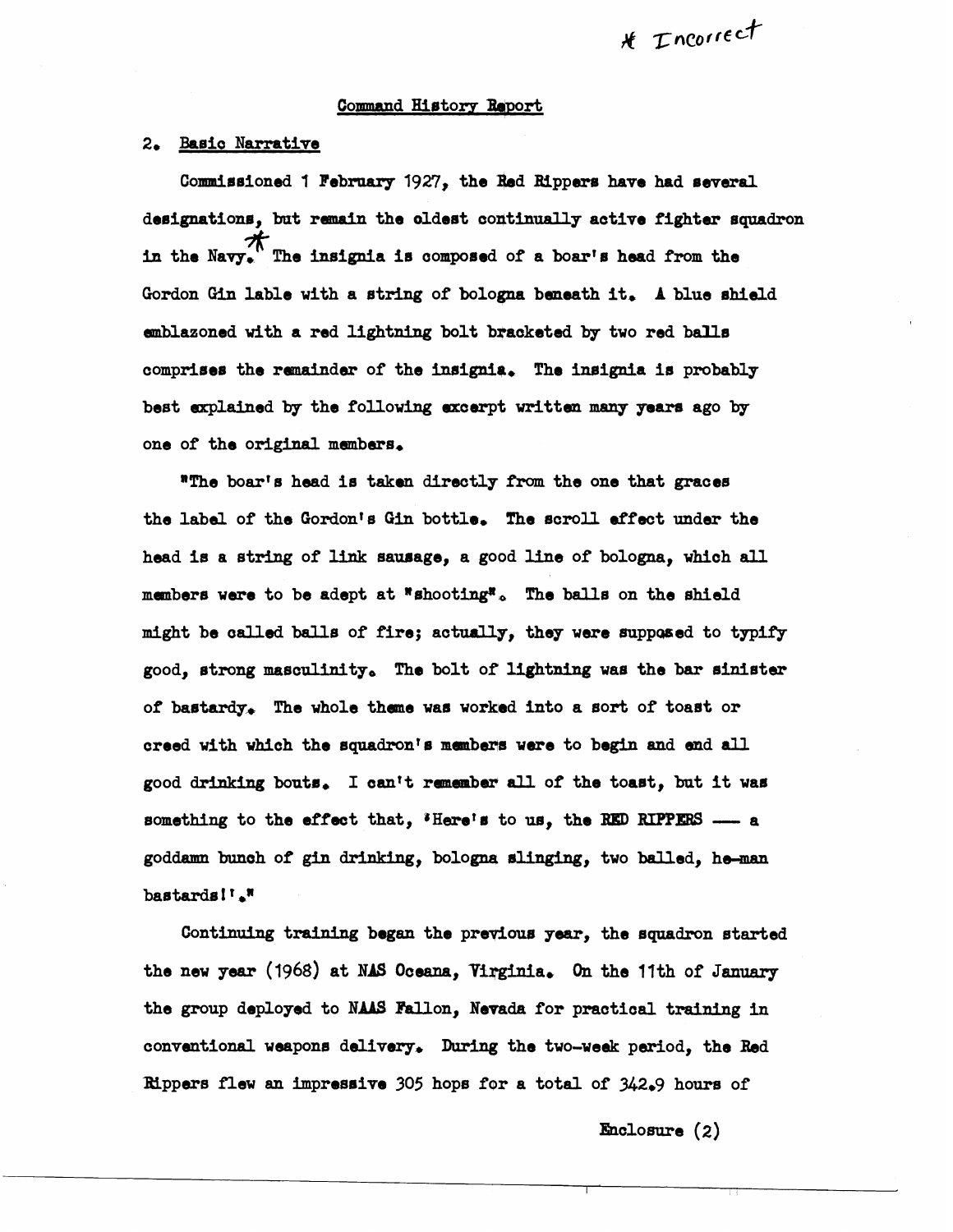flight. Following a very successful time on the Nevada bombing range. the squadron returned to home-base at NAS Oceana, Virginia. Back at Oceana in the end of January, routine training was resumed; and in the beginning of February emphasis was placed on Field Carrier Landing Practice at Fentress Field. During this period a total of 169 hops (72 night hops) was amassed yielding 81.2 total hours of flight  $(56.4$  hours at night). In the middle of the month, the squadron spent 3 days aboard USS INDEPENDENCE (CVA-62) for carrier qualifications completing 58 day arrested landings and 26 night arrested landings. Immediately after the successful carrier qualifications, VF-11 deployed to NAS Key West, Fla., standing continuous ready alert on "hot pad" duty; during which time they flew 181 hops totalling 271 hours of flight. After one month of duty in Key West, the squadron returned to Oceana the 19th of March. Routine training was undertaken again and flight time up to 22 April totalled 343.5 hours. Of this total. 82.1 hours were night time and were due largely to heavy bounce periods at night on Fentress Field, preparing for a cruise to GITMO aboard USS FORRESTAL (CVA-59). Leaving home again on 22 April, VF-11, along with CVW-17 (Carrier Air Wing SEVENTEEN), participated in exercises controlled by the Fleet Training Group. At the conclusion of a successful cruise for refresher training, the squadron returned to Oceana for final preparations prior to the short cruise, on the FORRESTAL for the Operational Readiness Inspection. On the 11th of June we find the Red Rippers regrouping with Air Wing SEVENTEEN aboard FORRESTAL for a deployment south of Jacksonville, Florida. Unable to complete the scheduled Operational Readiness Inspection due to

**Enclosure**  $(2)$ 

2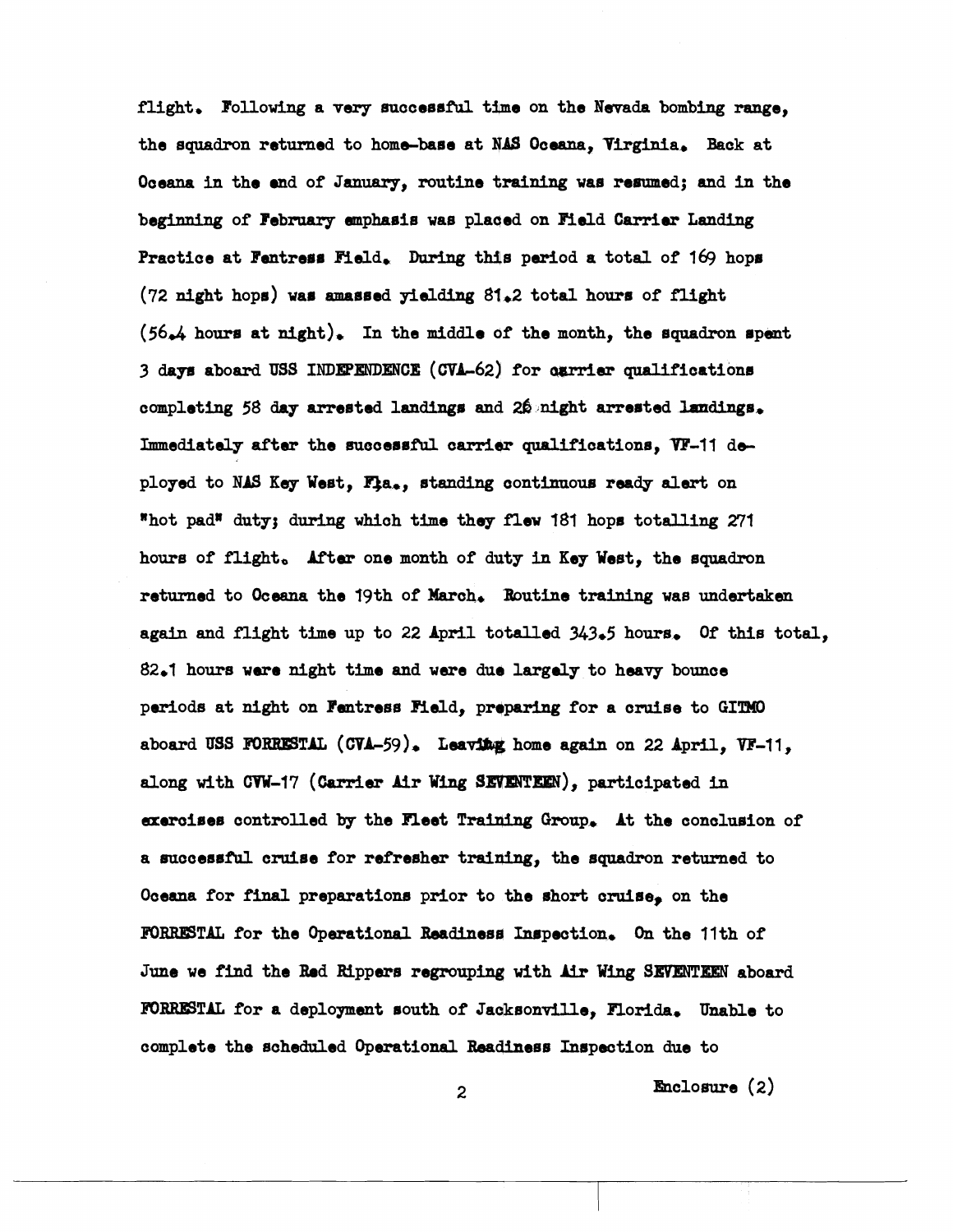turbine malfunctions aboard the ship, the cruise was shortened ten days. In the two week period from 11 June to 26 June, the Red Rippers totalled 282.1 hours (57.4 at night), and thus, from the point of crew proficiency in operations around the ship, the cruise was very successful.

Arriving back, once again, at their Oceana home, the Red Rippers maintained a rigorous training schedule consisting primarily of "bounce" periods at Fentress to retain the high degree of proficiency gained on the short cruise off Jacksonville. In the three week period from 26 June to 19 July 1968, flight time totalled 44 day hops and 91 night hops resulting in 164.1 total hours of which an impressive 109.1 were night hours. Through the remainder of the month, the squadron was attached to USS FORRESTAL. Boarding with all hands and equipment on 19 July, the squadron was prepared to depart the Continental United States for a scheduled nine-month cruise in the Mediterranean with the U.S. Sixth Fleet. The ship left Pier 12 in Norfolk, Virginia on 22 July and the cruise was officially underway. After an unevantful Atlantic crossing, the ship and its air wing arrived in the Mediterranean Sea on 26 July and steamed towards the Tyrrhenian Sea to conduct air operations.

The month of August found the squadron in ports in both the Eastern and Western Mediterranean. Beginning in Marseilles, France as the first port visit, the Red Rippers took advantage of the lull in activities with a change of command. On  $9$  August 1968, Commander James S. CLARE was relieved of command of Fighter Squadron ELEVEN. The World Famous Red Rippers, by Commander David D. DAVISON in a

3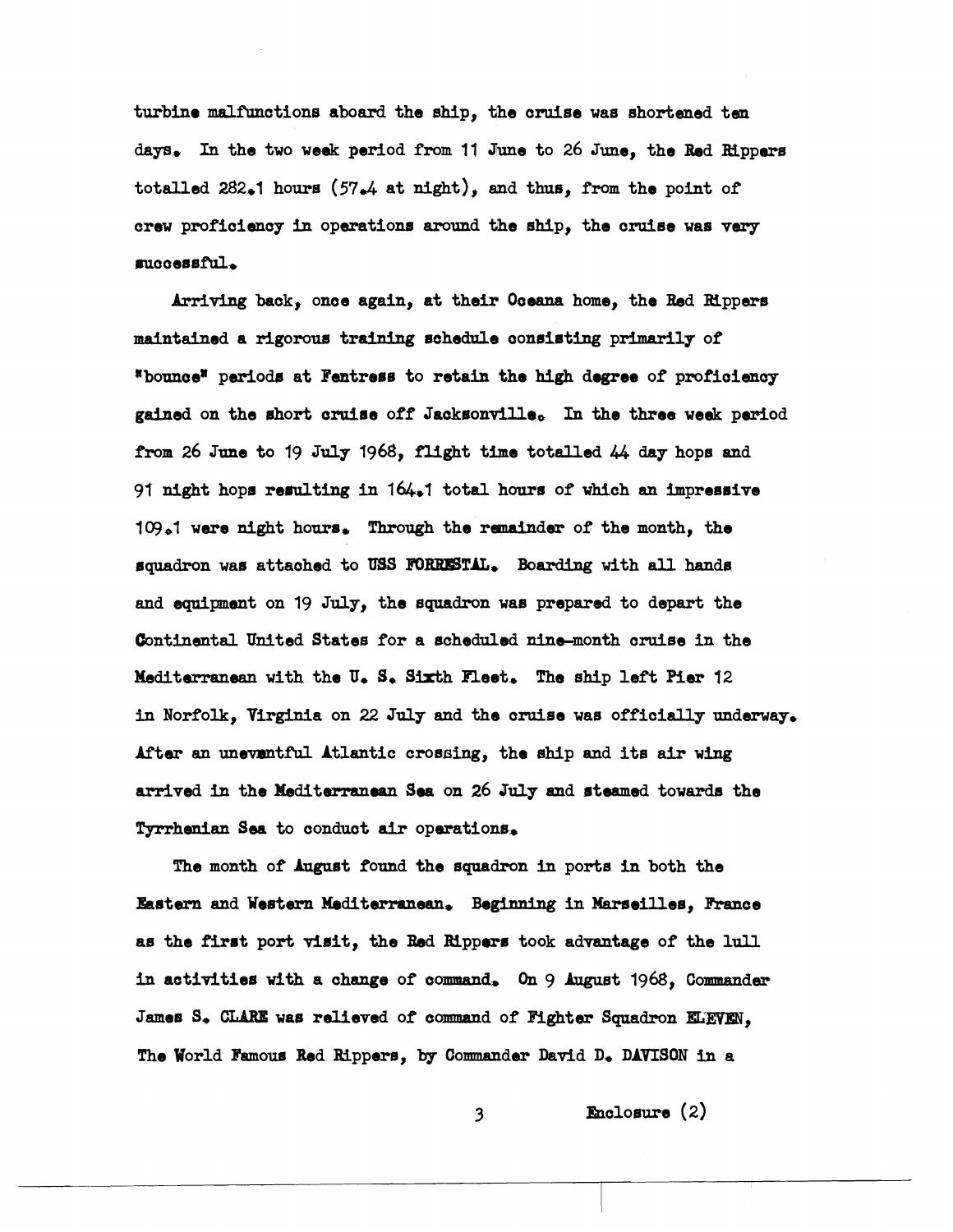oeremony aboard **US8 FORRE3TAL** (CVA-59),

Back to sea on the 16th of August, flight operations continued until the last week of the month, when the fantastic port of Athens was visited. Settling down to rest after their first full month on the oruise, the Red Rippers enjoyed the sights of ancient Athens and also found time to take advantage of the last **daya** of summer relaxing on the beaches of modern Athens. Leaving Athens on the 3rd of September, flight operations were conducted in the Aegean and Ionian Seae, Valetta, Malta was the next port visited and was thoroughly enjoyed by all hands.

October saw the Red Rippers continue routine peacetime operations in the Eastern Mediterranean. During these operations, the Rippers set a squadron record of flight hours  $(536, 4)$ ,. which was the highest they had obtained in the three years since transitioning to the McDonnsll-Douglas **F@** Phantom 11, With only one port visit to Tarranto. Italy and alot of flying, the month of October turned into November and found the Rippers in the Ionian Sea preparing to visit Thessaloniki, Greece the 5th of November. After a five day stay, they transited to the Western Mediterranean and flew for two weeks before visiting the Spanish port of Palma de Majorica. With the weather in the  $60$ <sup>t</sup>s and  $70$ <sup>t</sup>s, the visit to Palma was welcomed and enjoyed by all. With the dawn of the first day of Decumber, the Rippers left Palma and began the last month of the year in the Tyrrhenian **Sea** for a week of air ops. Pulling into Genoa, Italy on 7 December, the squadron detached two aircraft and three crews to Wheelus Air Force Base in Libya for 10 days of air to air missile exercises. Following

4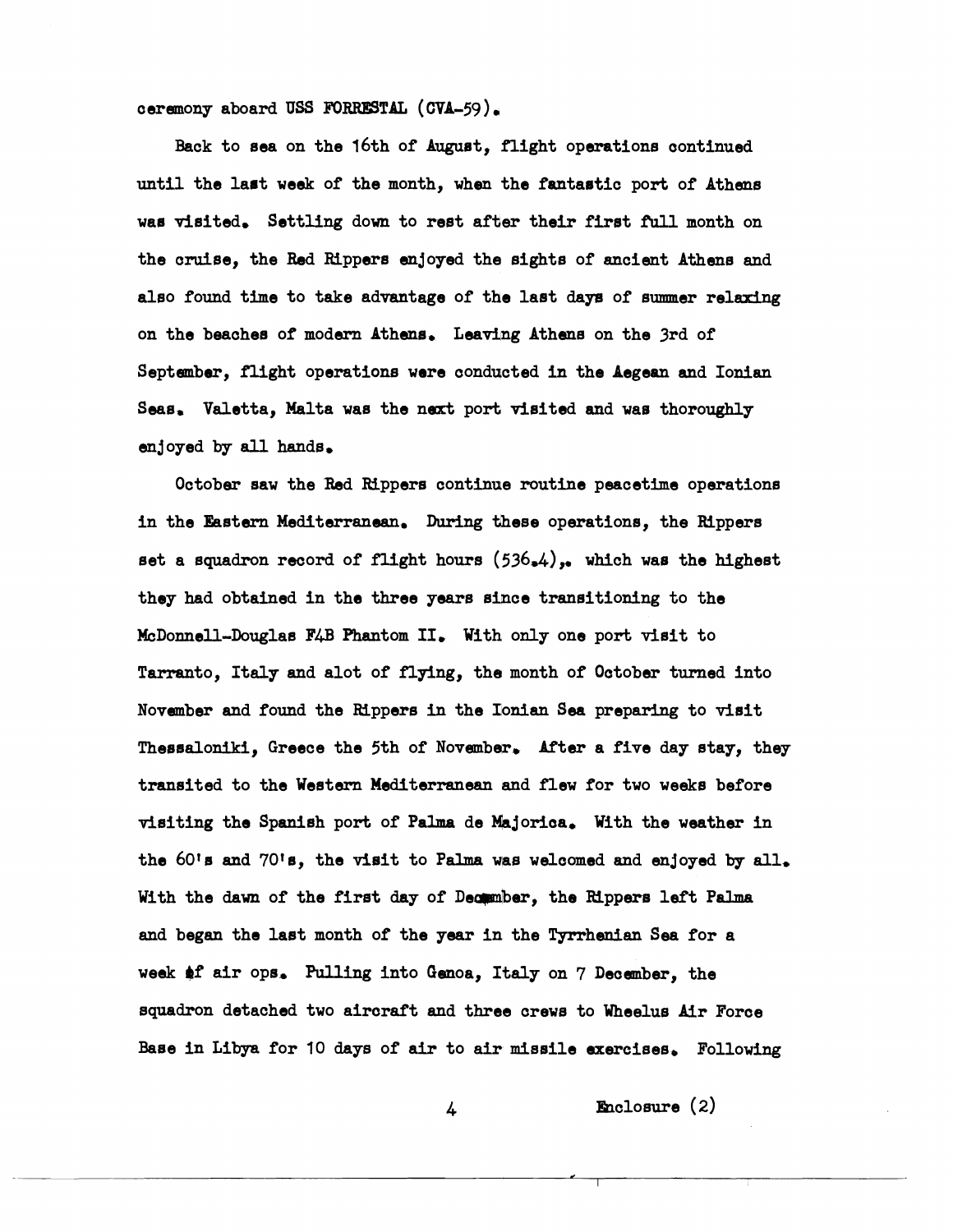an extremely successful missile flying period and an equally successful and relaxing port period, the World Famous Red Rippers regrouped for an aerial exercise with the French Air Force titled "Exercise Lafayette". For four days, from the 16th to the 22nd, the Red Rippers and the air wing simulated opposition forces against the French engaging in simulated aerial combat, etc. to help both countries gain better insights into their respective aerial capabilities, both offensive and defensive. After this short period of pretended hostilities, the men of Fighter Squadron ELEVEN visited Golfe Juan, France on the French Rivierra. Settling down for Christmas and New Years' Eve in France, the Red Rippers ended 1968 on French soil looking forward to visiting many new places and more flying in the coming year.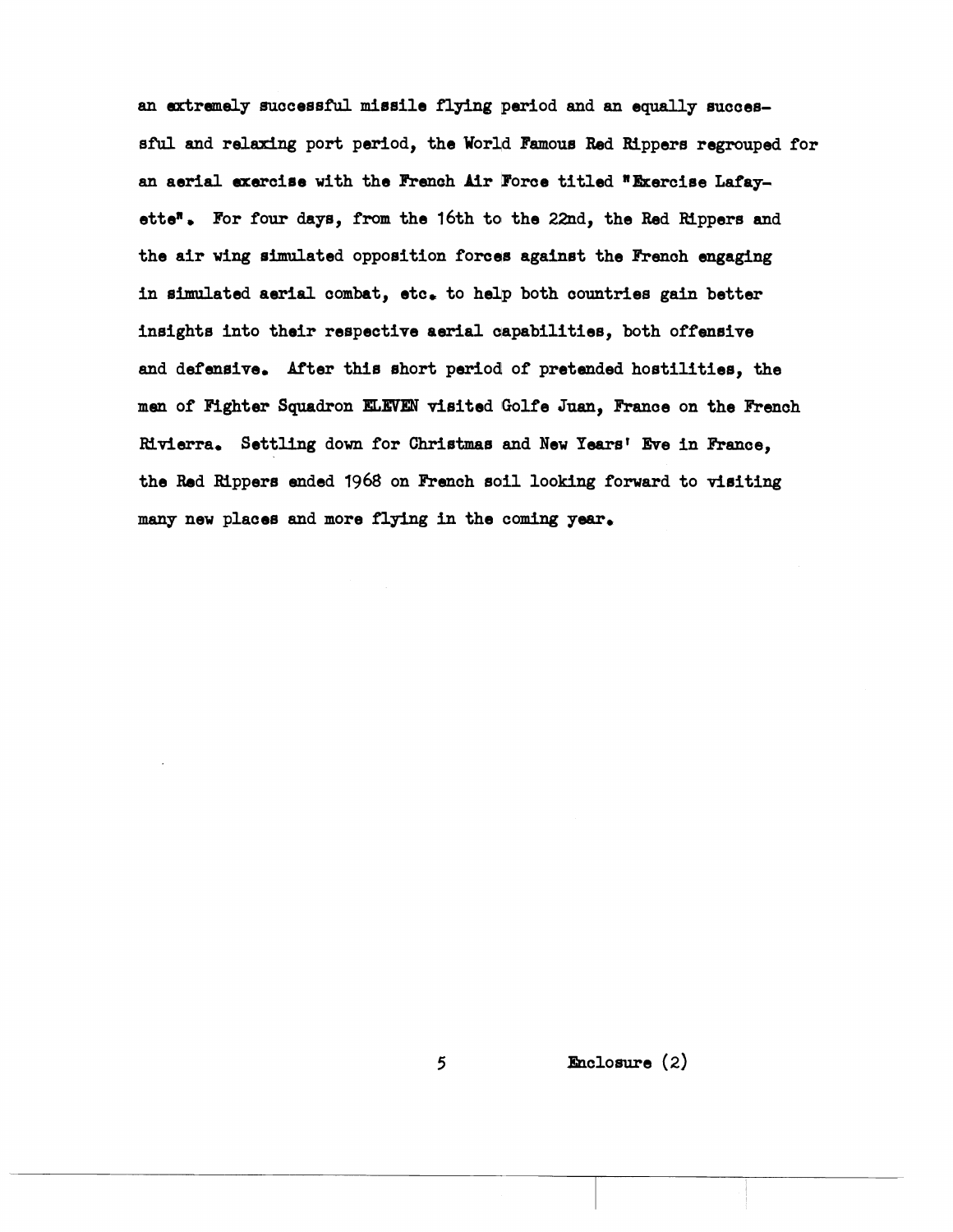# Command History Report

| 3. Documentary Annexes - Part I, Flight Information |                                                                                                                           |
|-----------------------------------------------------|---------------------------------------------------------------------------------------------------------------------------|
| $1$ JAN 68 - 10 JAN 68                              | 40 hops $(35 \text{ day}, 5 \text{ night})$<br>60 hrs. total (53.7 day, 6.3 night)                                        |
| 11 JAN 68 - 26 JAN 68                               | 305 hops (253 day, 52 night)<br>$342.9$ hrs. total $(285.3$ day, $57.6$ night)                                            |
| 27 JAN 68 - 12 FEB 68                               | 97 hops $(25 \text{ day}, 72 \text{ night})$<br>$81.2$ hrs. total $(24.8$ day, $56.4$ night)                              |
| 13 FEB 68 - 16 FEB 68                               | $39$ hops $(25$ day, $14$ night)<br>$34$ hrs. total $(26.5$ day, $7.5$ night)<br>$84$ arrested ldgs. $(58$ day, 26 night) |
| 17 FEB 68 - 18 MAR 68                               | 181 hops $(144 \text{ day}, 37 \text{ night})$<br>$271$ hrs. total $(231.9$ day, $39.1$ night)                            |
| 19 MAR 68 - 22 APR 68                               | 301 hops (222 day, 79 night).<br>343.5 hrs. total (261.4 day, 82.1 night)                                                 |
| 23 APR $68 - 20$ MAY $68$                           | 157 hops $(124 \text{ day}, 33 \text{ night})$<br>221.3 hrs. total (179.2 day, 52.1 night)                                |
| 21 MAY 68 - 11 JUN 68                               | 72 hops $(36 \text{ day}, 36 \text{ night})$<br>80 hrs. total $(47$ day, 33 night)                                        |
| 12 JUN 68 - 26 JUN 68                               | 170 hops $(136 \text{ day}, 34 \text{ night})$<br>282.1 hrs. total (224.7 day, 57.4 night)                                |
| $27$ JUN $68 - 19$ JUL $68$                         | 135 hops $(44 \text{ day}, 91 \text{ night})$<br>$164.1$ hrs. total $(55$ day, $109.1$ night)                             |
| $20$ JUL $68 - 31$ JUL $68$                         | 85 hops (158 day, 33 night)<br>110.5 hrs. total $(99.7 \text{ day}, 10.8 \text{ might})$                                  |
| AUGUST 1968                                         | 191 hops (158 day, 33 night)<br>304.9 hrs. total (252.5 day, 52.5 night)                                                  |
| SEPTEMBER 1968                                      | 275 hops (206 day, 69 night)<br>426.9 hrs. total (395.9 day, 119.9 night)                                                 |
| OCTOBER 1968                                        | 333 hops (268 day, 65 night)<br>536.4 hrs. total (419.3 day, 117.1 night)                                                 |
| <b>NOVEMBER 1968</b>                                | 240 hops (171 day, 69 night)<br>390.4 hrs. total (279.8 day, 110.6 night)                                                 |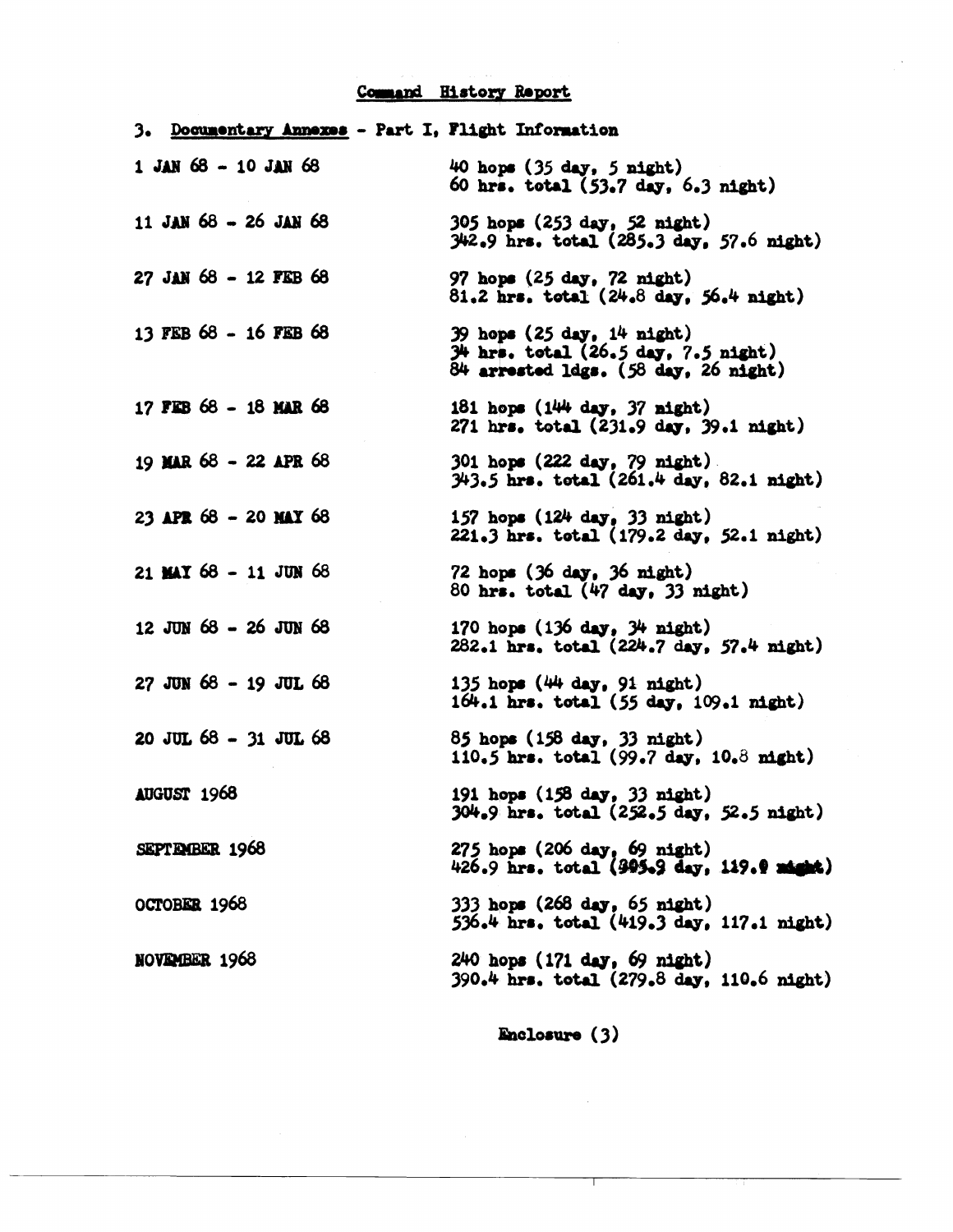DECEMBER 1968

133 hops (111 day, 22 night)<br>248.6 hrs. total (212.9 day, 35.7 night)

# Part II, Deployment Information

| 1 JAN 68 to 10 JAN 68       | NAS Oceana, Virginia                  |
|-----------------------------|---------------------------------------|
| 11 JAN 68 to 26 JAN 68      | <b>NAAS Fallon, Nevada</b>            |
| 27 JAN 68 to 12 FEB 68      | NAS Oceana, Virginia                  |
| 13 FEB 68 to 16 FEB 68      | USS INDEPENDENCE (CVA-62)             |
| 17 FEB 68 to 18 MAR 68      | NAS Key West, Florida                 |
| 19 MAR 68 to 22 APR 68      | NAS Oceana, Virginia                  |
| 23 APR 68 to 20 MAY 68      | USS FORRESTAL (CVA-59) "GITMO"        |
| 21 MAY 68 to 11 JUN 68      | NAS Oceana, Virginia                  |
| 12 JUN 68 to 26 JUN 68      | USS FORRESTAL (CVA-59) "JACKSONVILLE" |
| 27 JUN 68 to 19 JUL 68      | <b>NAS Oceana, Virginia</b>           |
| 20 JUL 68 to 31 DEC 68      | USS FORRESTAL (CVA-59) "MED"          |
|                             | Part III, Cruise Schedule Information |
| 22 JUL 68                   | Left Norfolk for MED                  |
| 26 JUL 68                   | <b>Arrived MED</b>                    |
| 30 JUL 68 to 5 AUG 68       | Tyrrehnian Sea Ops                    |
| 6-8 AUG 68                  | Porto Conte Anchorage                 |
| $9 - 16$ AUG 68             | Marseille, France                     |
| 17-23 AUG 68                | Western Med. Ops                      |
| $24 - 26$ $\triangle$ UG 68 | Anchorage Soudha Bay, Crete           |
| 27 AUG 68 to 3 SEP 68       | Athens, Greece                        |
| $3-14$ SEP 68               | Aegean/Ionian Sea Ops                 |
| $15 - 16$ SEP 68            | Anchorage St. Paul's Bay, Malta       |
| $17 - 24$ SEP 68            | Valetta, Malta                        |

 $\boldsymbol{2}$ 

Enclosure (3)

Ħ